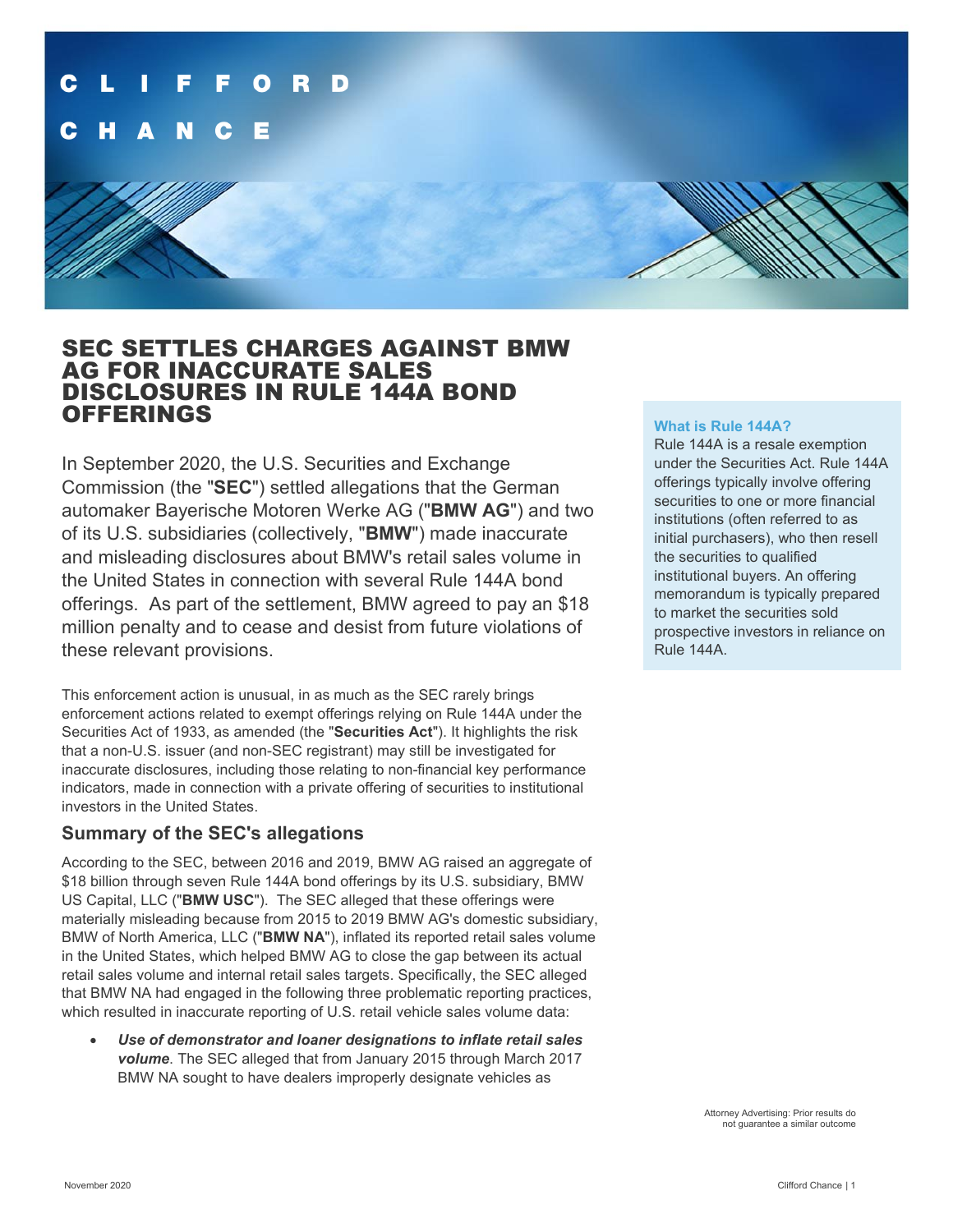## F F O R D

# C H A N C E

demonstrators or loaners to boost BMW NA's reported retail sales. According to the SEC, as part of this conduct, BMW NA would offer financial incentives to U.S. dealers to encourage them to report vehicles as demonstrators or service loaners, which BMW NA subsequently reported as retail sales even though these vehicles were not sold to customers at that time. During this period, demonstrators and loaners accounted for 27% of BMW NA's reported retail sales. These incentive programs also impacted year-over-year retail sales volume comparisons. For instance, a July 2015 internal study found that, even though BMW NA had publicly reported 7% year-over-year growth in retail sales volume between the first half of 2014 and the first half of 2015, it had in fact experienced a 0% growth rate between these periods.

- *Banked retail sales*. The SEC alleged that from 2015 through 2019 BMW NA underreported retail sales in some months in order to create a reserve of unreported sales that it could use later in subsequent monthly reports. According to the SEC, as part of this conduct, in months that total retail sales reported by dealers exceeded BMW NA's internal sales targets, BMW NA selected which retail sales number to report publicly and "banked" (*i.e*., held back) the remaining retail sales. Conversely, the SEC alleged that, in months that total retail sales reported by dealers fell short of internal sales targets, BMW NA management used retail sales from the bank to help close the gap to its internal targets. Such adjustments using the bank often exceeded 10% of the total retail sales in a month. The use of the bank was planned and approved by BMW NA management, and BMW AG was aware of this practice.
- *Improper changes to its sales reporting calendar*. The SEC alleged that in 2015 and 2017 BMW NA improperly modified its sales reporting calendar. According to the SEC, in both 2015 and 2017, BMW NA failed to follow the industry standard sales reporting calendar, which reports sales through January 2 as having occurred in the prior year. The SEC alleged that in 2015 BMW NA improperly extended the 2014 calendar year until January 5 in order to inflate December 2014 sales. The SEC alleged that BMW NA took the opposite approach in 2017 and improperly shortened the 2014 calendar year as an alternative method of creating a bank of January 2017 sales.

In addition to these three problematic practices, the SEC alleged that BMW failed to implement recommendations from its internal audit team, which would have rectified these issues. Specifically, in March 2015, BMW's internal audit team identified BMW NA's use of "banked" retail sales. Shortly thereafter, in May 2015, this team also identified the use of demonstrators and loaners to increase sales numbers. Despite the identification of these issues, BMW NA failed to take measures to rectify these practices.

### **The SEC's theory of the violation**

This enforcement action was brought by the SEC under Section 17(a) of the Securities Act, which includes antifraud provisions that prohibit fraud and misrepresentations in the offer or sale of securities. Section 17(a), unlike the more commonly used Rule 10b-5 under the Securities Exchange Act of 1934, as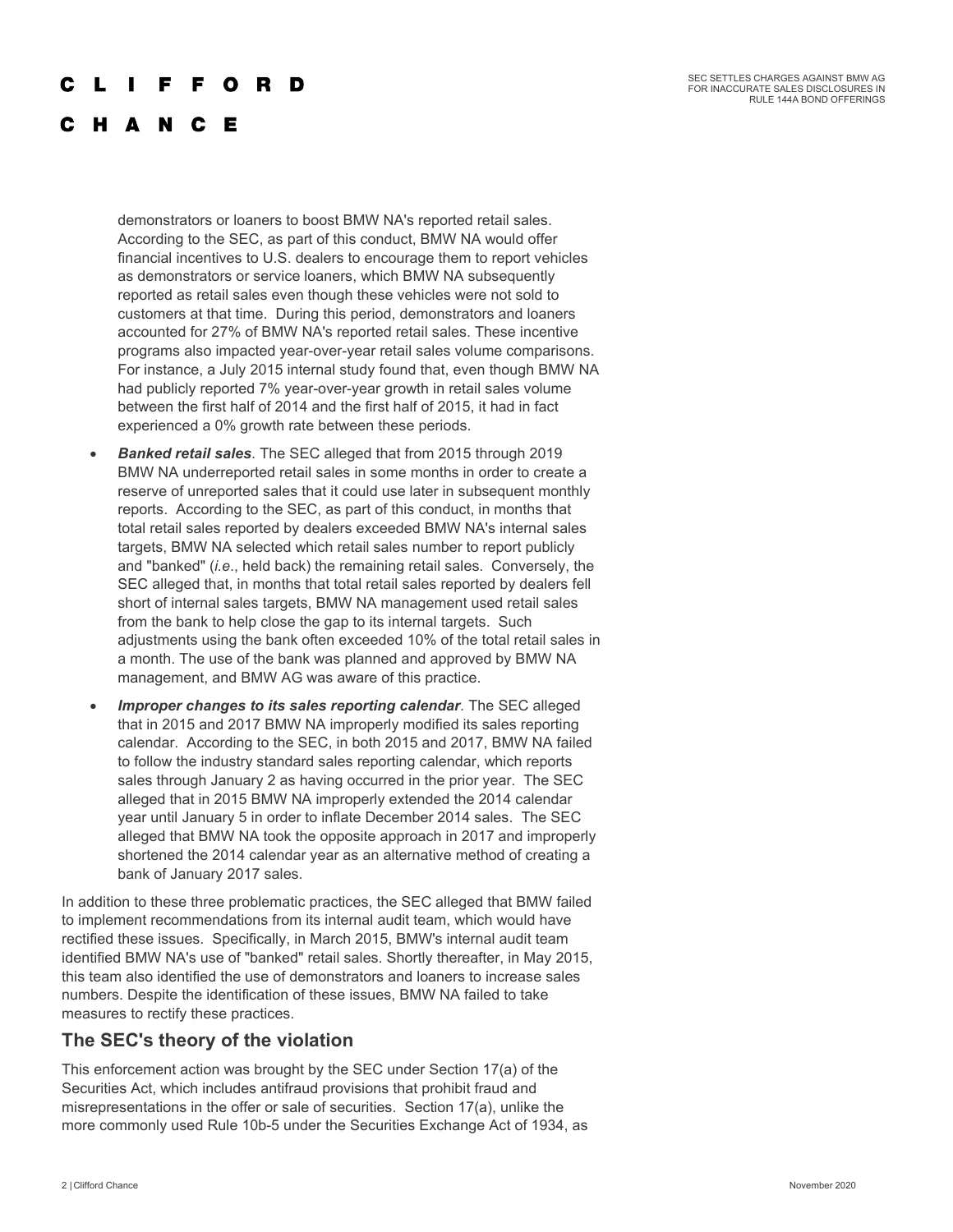# F O R D

### C H A N C E

amended (the "**Exchange Act**"), does not require a showing of "scienter," and liability under this section may be premised solely on a finding of negligence. Therefore, the SEC had a lower burden of proof.<sup>[1](#page-2-0)</sup>

Using this lower standard, the SEC alleged that the inflated sales volume was materially misleading even though the offering memoranda disclosed that:

- BMW's retail vehicle sales volume data (designated as a "nonfinancial key performance figure") did not correlate directly to BMW's revenue recognition; and
- vehicles delivered for dealer use or demonstration and service loaner vehicles were included in the retail sales data.

According to the SEC, these caveats were not sufficient because BMW failed to disclose:

- reliance on these problematic sales practices to increase retail sales volumes;
- the magnitude of the improper use of demonstrators and loaners; and
- the use of the bank or the retail sales reporting calendar modifications.

The SEC took specific issue with the use of demonstrators and loaners solely for the purpose of artificially increasing sales numbers, without regard to business need.

As a result, the SEC determined that the retail sales volume figures provided to investors were misleading in violation of Sections 17(a)(2) and 17(a)(3) of the Securities Act.

## **Key Takeaways**

The BMW enforcement action raises several key concerns that non-U.S. issuers of Rule 144A bonds will want to consider.

• *Extraterritorial reach of SEC enforcement*. Case law under Rule 10b-5 presents certain limitations on the extraterritorial reach of Rule 10b-5 for private rights of action by investors. The SEC is, however, not constrained by this case law when it initiates enforcement proceedings against non-U.S. issuers under Section 17(a) of the Securities Act or Rule 10b-5. As demonstrated by this enforcement action against BMW, the reach of the U.S. securities law may be expansive. Moreover, the recent ruling in *Stoyas v. Toshiba Corp*. further highlights the potentially broad reach of U.S. securities law liability for non-U.S. issuers, even in the context of private rights of action brought under Rule 10b-5. For additional information on the *Toshiba* case, see our recent [client alert.](https://www.cliffordchance.com/briefings/2020/03/district-court-ruling-sets-high-bar-for-early-stage-dismissal-of0.html)

### **Comparison of Section 17(a) of the Securities Act and Rule 10b-5 of the Exchange Act**

**Section 17(a) of the Securities Act** renders it unlawful, in connection with the offer or sale of any security or security-based swap agreement, to:

- employ any device, scheme, or artifice to defraud;
- obtain money or property by means of any untrue statement of a material fact or any omission to state a material fact necessary in order to make the statements made, in light of the circumstances under which they were made, not misleading; or
- engage in any transaction, practice, or course of business which operates or would operate as a fraud or deceit upon the purchaser.

### **Rule 10b-5 of the Exchange Act** renders it

unlawful, in connection with the purchase or sale of any security, to:

- employ any device, scheme, or artifice to defraud;
- make any untrue statement of a material fact or to omit to state a material fact necessary in order to make the statements made, in the light of the circumstances under which they were made, not misleading; or
- engage in any act, practice, or course of business which operates or would operate as a fraud or deceit upon any person.

Violations of Sections 17(a)(2) and (a)(3) do not require "scienter" and may be premised on a finding of negligence. In contrast, courts have interpreted Rule 10b-5 to require scienter and, accordingly, negligent conduct is insufficient to create liability under the rule. Scienter in this context means the intent on the part of the defendant to deceive, manipulate or defraud. Reckless conduct, however, may nevertheless meet the scienter requirement, though the degree of recklessness may vary by court. While the U.S. Supreme Court has not opined on whether reckless conduct meets the scienter requirement under Rule 10b-5, many courts have interpreted Rule 10b-5 as extending liability to such conduct.

<span id="page-2-0"></span>Section 17(a), unlike Rule 10b-5, does not create a private right of action for investors.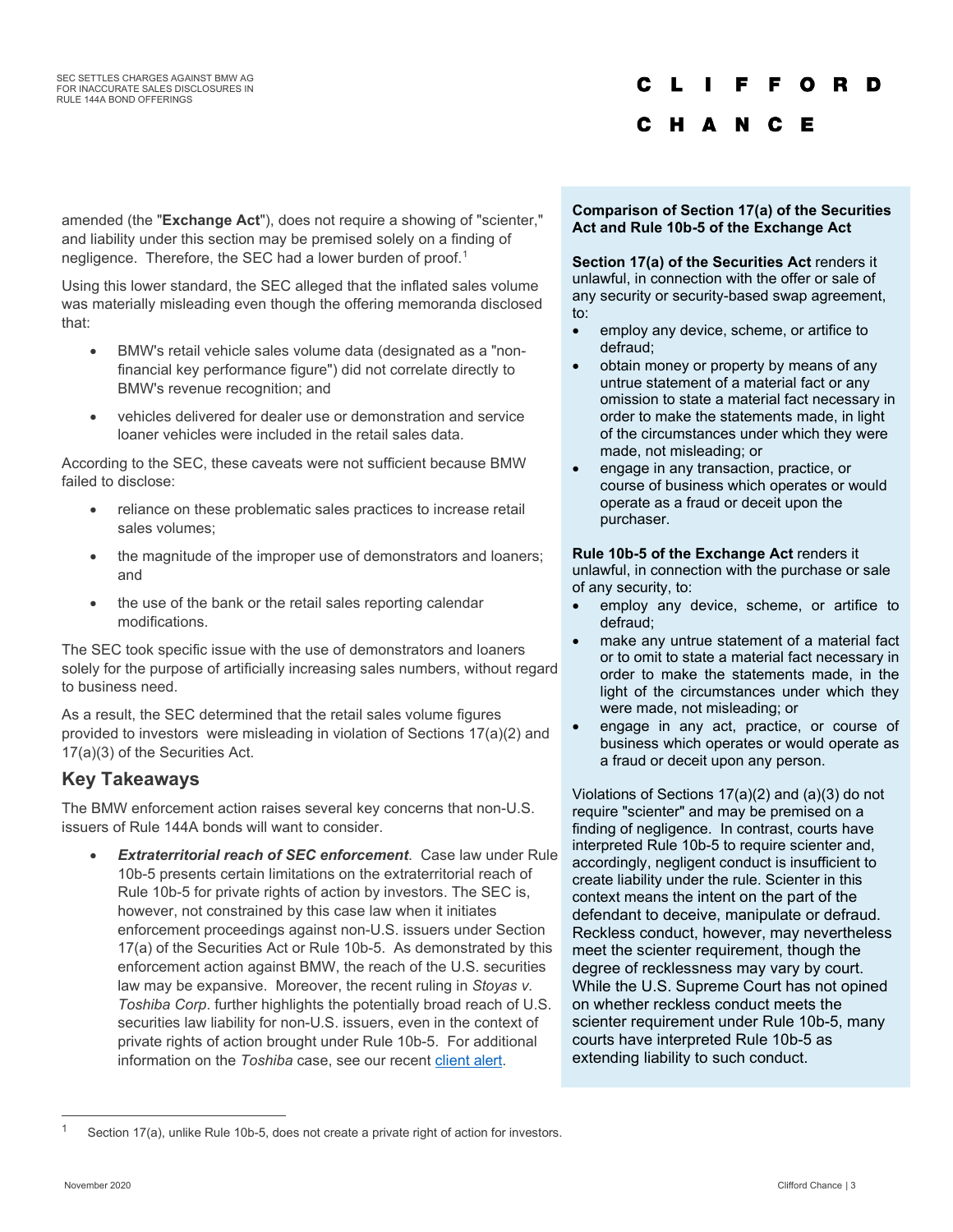SEC SETTLES CHARGES AGAINST BMW AG FOR INACCURATE SALES DISCLOSURES IN RULE 144A BOND OFFERINGS

#### F O D D

# **HANCE**

- *Importance of preparing accurate and materially complete disclosures*. Non-U.S. issuers seeking to access the U.S. capital markets should bear U.S. disclosure standards in mind when preparing investor-targeted disclosures, including not only the offering documents that are specifically prepared for prospective investors but also the issuer's public announcements that are made close in time to an offering. As highligh<sup>[2](#page-3-0)</sup>ted in this enforcement action, problematic reporting practices related to non-financial information, such as key performance indicators (*i.e*., sales volume data), can give rise to violations of U.S. antifraud provisions. To facilitate preparation of accurate and materially complete disclosures, an issuer who is undertaking an offering to U.S. investors should collaborate with the initial purchasers to subject its disclosures to potential investors, including any relevant press releases, to a due diligence review. In addition, issuers will want to consider whether they have put in place effective controls and procedures related to reporting material financial and non-financial information to ensure the consistency as well as accuracy of such disclosures.
- *The importance of cooperating with the SEC. In its Order, the SEC* noted that the SEC considered the degree to which BMW offered substantial and extensive cooperation with its investigation, notwithstanding challenges presented by the COVID-19 pandemic, in agreeing to a reduced penalty. In addition, the SEC considered BMW's voluntary undertaking of remedial measures during the investigation, including ending the use of "banked" retail sales and publicly issuing revised U.S. retail sales volume data.

### **Conclusion**

<span id="page-3-0"></span>The SEC's enforcement action against BMW serves as a reminder to non-U.S. issuers of Rule 144A bonds of the broad extraterritorial reach of U.S. antifraud protections and the importance of preparing accurate and materially complete disclosures for potential investors. In the event of an SEC enforcement action, an issuer would likely benefit from cooperating with the investigation, and the degree of cooperation could lead to a correspondingly reduced penalty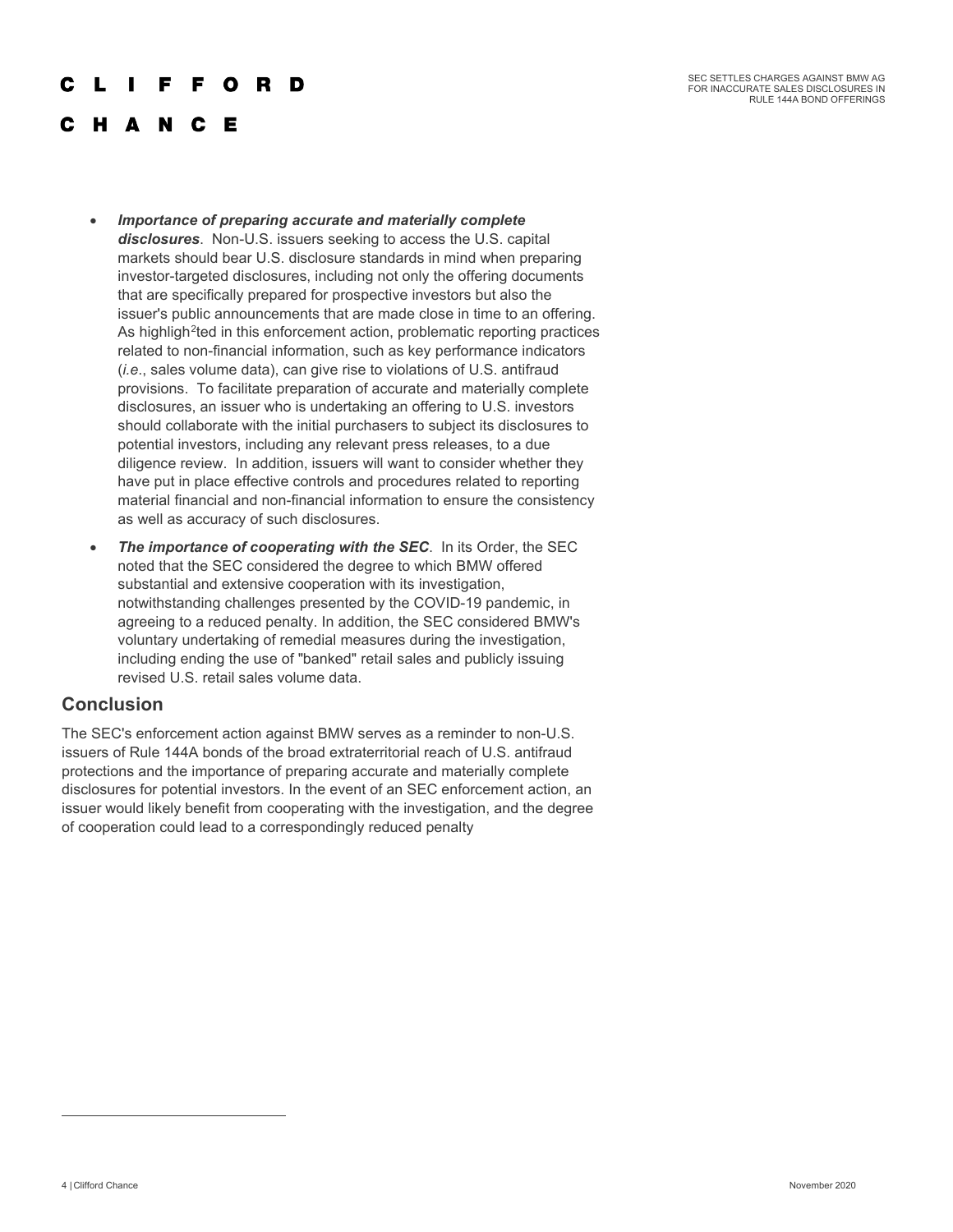#### C L F.  $\Omega$ R D

Е

N. C

# CONTACTS

### **Americas**

**Lee Askenazi** Partner

**T** +1 212 878 8230 **E** lee.askenazi @cliffordchance.com

**Per Chilstrom** Partner

**T** +1 212 878 2079 **E** per.chilstrom @cliffordchance.com

**Alistair Dunlop** Partner

**T** +1 212 878 3259 **E** alistair.dunlop @cliffordchance.com

**Robert Hagan Partner** 

**T** +1 202 912 5161 **E** robert.hagan @cliffordchance.com

**Matt Lyons Partner** 

**T** +1 212 878 4922 **E** matthew.lyons @cliffordchance.com

**Anand Saha Partner** 

**T** +1 212 878 8301 **E** anand.saha @cliffordchance.com

**Kathleen Werner** Partner

**T** +1 212 878 8526 **E** kathleen.werner @cliffordchance.com **Jay Bernstein** Senior Counsel

**T** +1 212 878 8527 **E** jay.bernstein @cliffordchance.com

**Cliff Cone** Partner

**T** +1 212 878 3180 **E** clifford.cone @cliffordchance.com

**Andrew Epstein** Partner

**T** +1 212 878 8332 **E** andrew.epstein @cliffordchance.com

**Robert Houck** Partner

**T** +1 212 878 3224 **E** robert.houck @cliffordchance.com

**Larry Medvinsky** Partner

**T** +1 212 878 8149 **E** larry.medvinsky @cliffordchance.com

**Hugo Triaca** Partner

**T** +1 212 878 3222 **E** hugo.triaca @cliffordchance.com

**Jon Zonis** Partner

**T** +1 212 878 3250 **E** jonathan.zonis @cliffordchance.com **Gary Brooks** Partner

**T** +1 212 878 8242 **E** gary.brooks @cliffordchance.com

**James Cotins** Partner

**T** + 1 212 878 4944 **E** james.cotins @cliffordchance.com

### **Jacob Farquharson** Partner

**T** +1 212 878 3302 **E** jacob.farquharson @cliffordchance.com

**Jefferey LeMaster** Partner

**T** +1 212 878 3206 **E** jefferey.lemaster @cliffordchance.com

**Jason Myers** Partner

**T** +1 212 878 8324 **E** jason.myers @cliffordchance.com

**Robert Villani** Partner

**T** +1 212 878 8214 **E** robert.villani @cliffordchance.com

**Patrick Jackson** Counsel

**T** +55 11 3019 6017 **E** patrick.jackson @cliffordchance.com This publication does not necessarily deal with every important topic or cover every aspect of the topics with which it deals. It is not designed to provide legal or other advice.

www.cliffordchance.com

с н

Clifford Chance, 31 West 52nd Street, New York, NY 10019-6131, USA

© Clifford Chance 2020

Clifford Chance US LLP

Abu Dhabi • Amsterdam • Barcelona • Beijing • Brussels • Bucharest • Casablanca • Dubai • Düsseldorf • Frankfurt • Hong Kong • Istanbul • London • Luxembourg • Madrid • Milan • Moscow • Munich • Newcastle • New York • Paris • Perth • Prague • Rome • São Paulo • Seoul • Shanghai • Singapore • Sydney • Tokyo • Warsaw • Washington, D.C.

Clifford Chance has a co-operation agreement with Abuhimed Alsheikh Alhagbani Law Firm in Riyadh.

Clifford Chance has a best friends relationship with Redcliffe Partners in Ukraine.